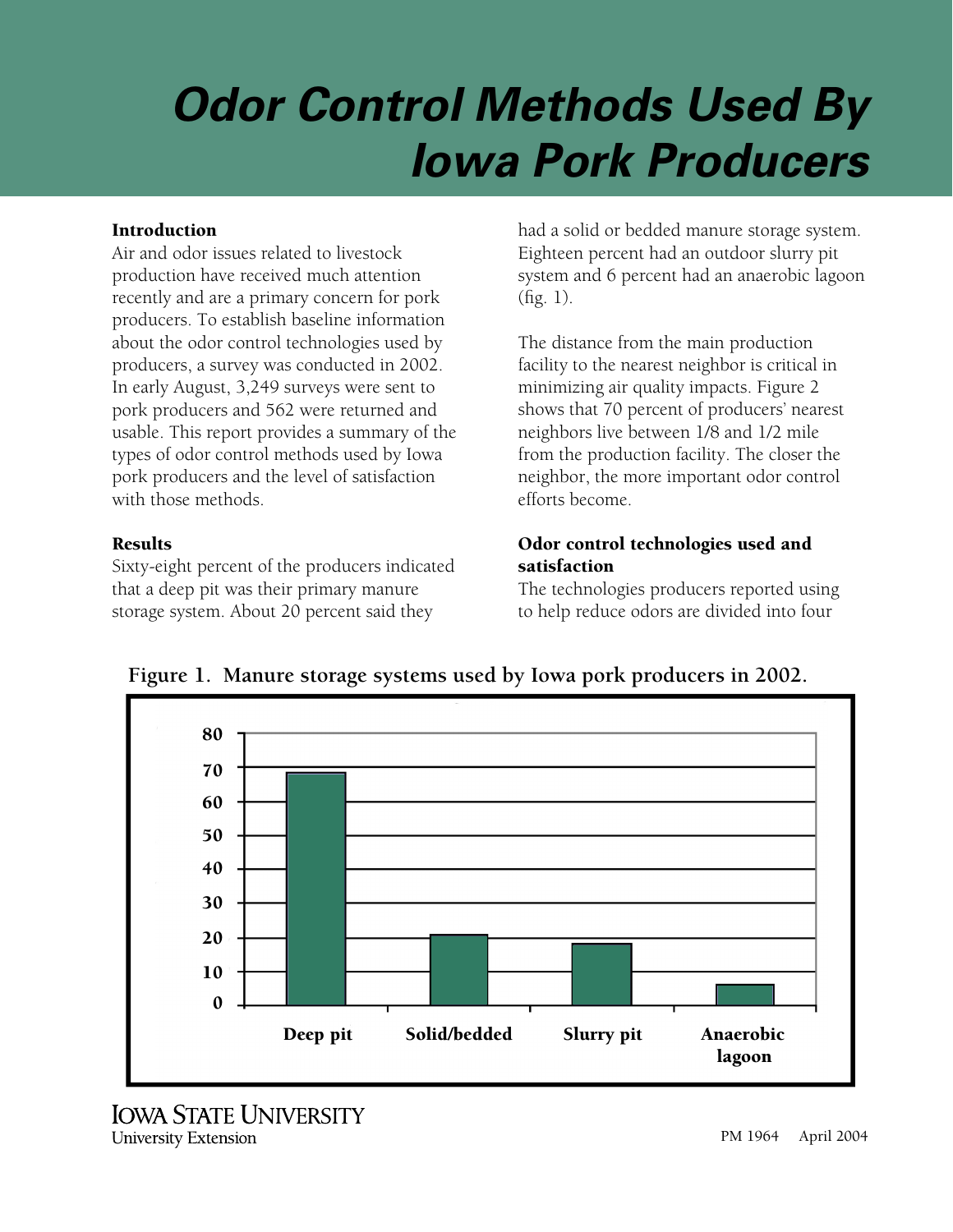

**Figure 2. Distance between pork producers and nearest neighbors.**

groups: (1) technologies associated with buildings, (2) technologies associated with manure storage, (3) feed modifications, and (4) land application (table 1). Producers who were using, or had used, each technology were asked whether they were satisfied, indifferent, or unsatisfied with that technology.

The four technologies that were the most popular with producers were: windbreaks (38% using and 64% satisfied); deep pit buildings (77% using and 77% satisfied); composting mortalities (50% using and 75% satisfied); and soil injection (69% using and 88% satisfied). Each of these technologies had a low number of producers discontinuing use: one percent for the first two technologies and 6 and 7 percent for composting and injection, respectively.

Some technologies were well liked by the users but were not widely used or had a high dropout rate. Examples of these technologies are the bio-covers (chopped straw or chopped cornstalks) on outdoor pits used by 10 percent of the producers, of which 70 percent were satisfied. Sixteen percent of the producers quit using the bio-covers. Bedded manure systems were used by 36 percent of the respondents, of which 59 percent were satisfied and 16 percent quit. Aeration was used by 6 percent of the producers, 55 percent of whom were satisfied and 22 percent quit.

Producers also were dissatisfied with some of the technologies. Plastic covers, both permeable and impermeable, were tried by only 2 percent of producers. Among them, 33 percent were satisfied with the impermeable covers and 20 percent with the permeable. Thirty-three percent were dissatisfied with the impermeable covers and 60 percent (greatest dissatisfaction of all the technologies) with the permeable plastic covers. Of those who had tried plastic covers, 67 percent using impermeable and 40 percent using permeable covers quit using them. Manure additives were used by 43 percent of producers: only 23 percent were satisfied and 54 percent quit using them.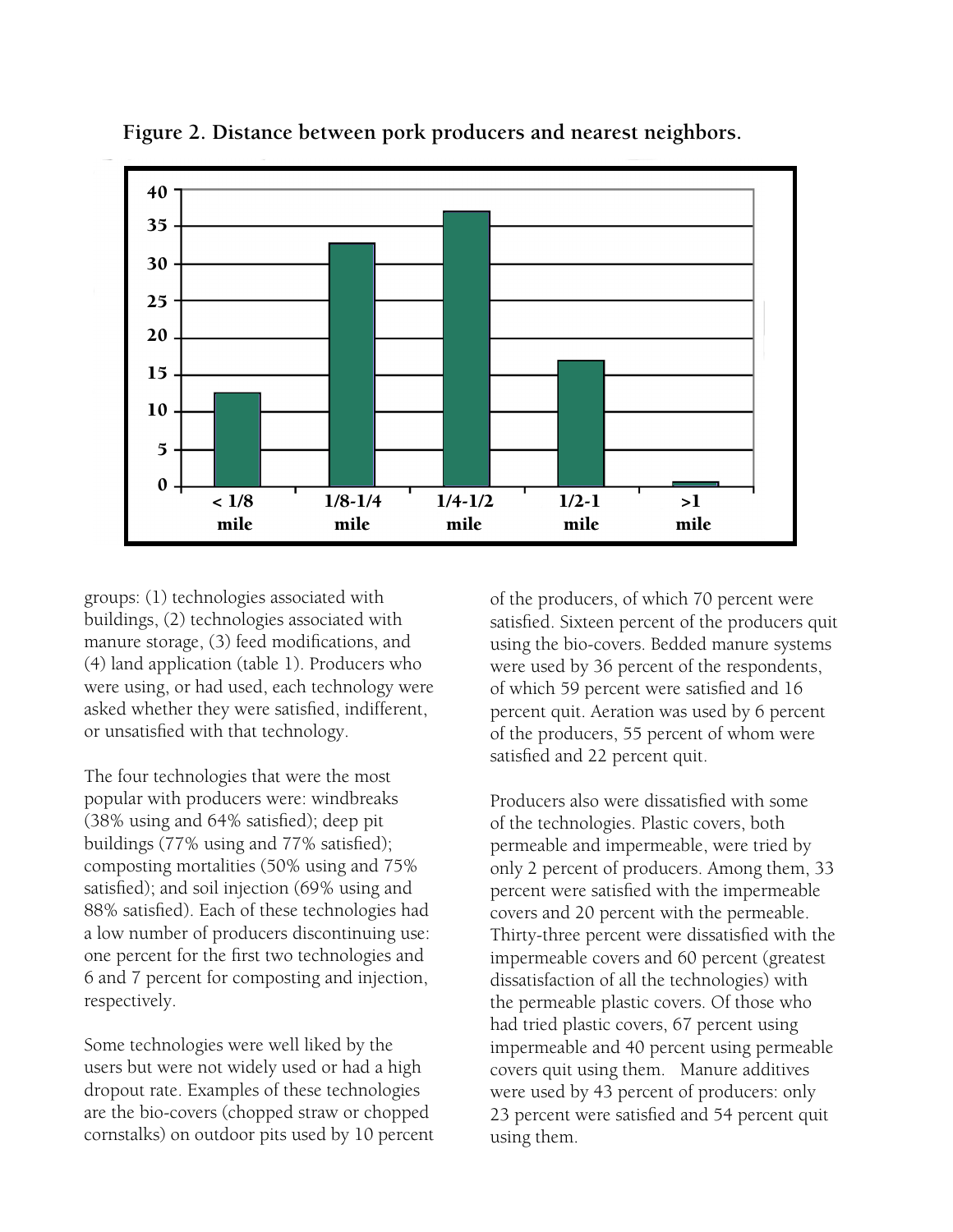|                          | <b>Level of Satisfaction</b> |           |      |                           |      |
|--------------------------|------------------------------|-----------|------|---------------------------|------|
|                          | Using or                     | Satisfied |      | Indifferent   Unsatisfied | Quit |
| <b>Technologies</b>      | previously<br>used %         | $\%$      | $\%$ | $\%$                      | $\%$ |
| <b>Building</b>          |                              |           |      |                           |      |
| <b>Biofilter</b>         | 1.6                          | 25        | 37.5 | 37.5                      | 11.1 |
| Windbreak                | 38.1                         | 63.6      | 35.4 | 0.9                       | 0.9  |
| Oil sprinkling           | 1.6                          | 33.3      | 44.4 | 22.2                      | 55.6 |
| <b>Bedded system</b>     | 36.1                         | 34.1      | 34.1 | 6.9                       | 15.8 |
|                          |                              |           |      |                           |      |
| <b>Storage</b>           |                              |           |      |                           |      |
| Biocover                 | 9.8                          | 68.9      | 24.4 | 6.7                       | 16.4 |
| Impermeable plastic      | 1.1                          | 33.3      | 33.3 | 33.3                      | 66.7 |
| Permeable plastic        | 0.9                          | 20.0      | 20   | 60.0                      | 40.0 |
| Deep pit                 | 77                           | 76.6      | 20.5 | 2.9                       | 1.4  |
| Other type cover         | 3.7                          | 84.2      | 15.8 | 0.0                       | 4.8  |
| Aeration                 | 5.9                          | 55.6      | 22.2 | 22.2                      | 21.2 |
| Lagoon                   | 8.5                          | 45.2      | 41.9 | 12.9                      | 4.2  |
| Solids separation        | 4.1                          | 60.0      | 35.0 | 5.0                       | 8.7  |
| Composting, pigs         | 49.8                         | 75.5      | 20.2 | 4.3                       | 5.7  |
| Composting, manure       | 20.3                         | 65.7      | 26.5 | 7.8                       | 13.2 |
| Other                    | 2.8                          | 100.0     | 0.0  | 0.0                       | 0.0  |
|                          |                              |           |      |                           |      |
| <b>Feed modification</b> |                              |           |      |                           |      |
| Manure additives         | 42.7                         | 23.4      | 44.4 | 32.2                      | 54.2 |
| <b>Feed additives</b>    | 27.0                         | 38.0.     | 43.8 | 18.2                      | 30.9 |
| Low protein diet         | 7.6                          | 37.1      | 48.6 | 14.3                      | 18.6 |
| Other                    | 1.4                          | 71.4      | 28.6 | 0.0                       | 0.0  |
| <b>Land application</b>  |                              |           |      |                           |      |
| Do not agitate           | 19.7                         | 54.3      | 28.3 | 17.4                      | 20.7 |
| Immediate incorporation  | 52.3                         | 71.2      | 22.8 | 6.0                       | 14.6 |
| Soil injection           | 69.4                         | 88.3      | 0.8  | 0.8                       | 7.2  |
| Other                    | 10.0                         | 70.8      | 20.8 | 8.3                       | 5.4  |

**Table 1. Odor control technologies used and producer satisfaction level.**